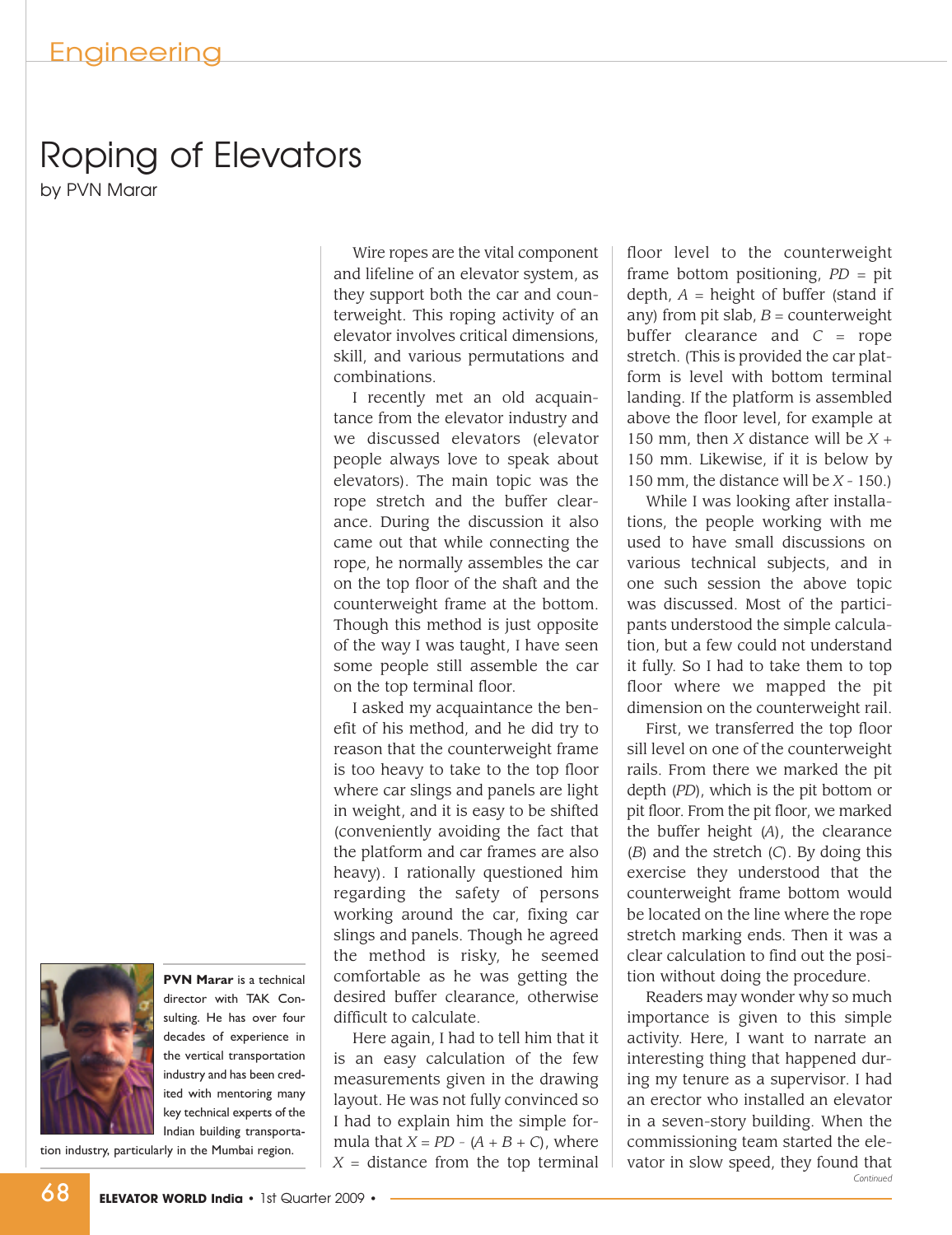the counterweight buffer clearance was more than 1.5 m against the 300 mm required. The reason was that the calculation was done incorrectly or not at all. I cautioned him to be more careful next time. The erector was put on another job and after the erection completed, I asked him about the quality and perfection of the roping. He replied with confidence that this time there would not be any problem as he had kept an extra 2-3 m of rope. This happens in many installations.

In the last three years, I have validated more than 500 lifts and, out of these, 60% of the lifts had either an unacceptable level of extra clearance or very little clearance. I agree in certain cases that the abnormal elongation of the rope is also a factor contributing in lesser clearance, but the prime cause is procedures not being followed or installers who are ignorant about the system.

I have seen suppliers use clearance reducers (spacers) at the striking area of the counterweight frame. Some are in the form of wooden block or metal. Both are fine to reduce excess clearance, provided sufficient room for the counterweight is available. These reducers can be removed once the correct clearance is achieved due to gradual elongation.

What happens when there is very little clearance? When the elevator is put into operation and time passes, this may be due to gradual elongation. The counterweight frame will be buffered before the lift reaches the top terminal floor and the machine still running. Elongation is a continuous process even though it is very slow after the initial stretch.

Can we go for an adjustable buffer stand to overcome this problem? Suppliers can keep in mind the sustainability of the impact and feasibility of code compliance until such time as a solution is found. There is no other option but to shorten the rope, resulting in a shutdown, an inconvenience to users with financial implications.

Improper buffer clearance kept in an elevator invites incidents – especially where the overhead is critical – and leads to safety risks, breakdowns and damage to both people and equipment. These factors are due to incorrect clearances. To achieve a perfect predetermined clearance is difficult, considering various elongation factors, but the variation in the clearance can be limited if the above mentioned process and procedures are taken in to consideration.

#### **Elongation or Rope Stretch**

Ropes elongate due to constructional stretch, the elastic nature of the material and improper tensioning. Sometimes it also observed that in certain rope, after a period of time and number of operational cycles, in varying load conditions, rope diameter reduces abnormally due to continuing elongation.

The elongation of a particular rope is related to various factors. Most people believe that the elongation is 1% of the total length of the rope. But the question is whether it is applicable to different diameters and brands. Some manufacturers say it is 0.5%, and others 0.75%. What about the prestretched rope? The rope stretch is different for fiber core and steel core. Is there no elongation in preformed or prestretched ropes? Yes, there is, but how much? 0.2%? 0.5%? This needs to be verified.

The stretching or preforming process may be around 50% of the breaking load specified for the rope. Since there are no data readily available (at least people working at site) regarding rope stretch, it is imperative that the manufacturer provide information like breaking load, rope stretch, whether the rope is preformed or not, with the rope it supplies and that this information be made available to the site supervisor or superintendent of installation.

#### **Uncoiling and Rope Connections**

It is important to take necessary precautions while preparing for roping. The first step after positioning the car and counterweight is the uncoiling of the ropes. If the ropes are in a separate coil, the coil should be held vertically (not kept on the floor) and uncoiled by rotating the coil. If there is any kink, twist or deformities like bruising, crushing, corrosion or rusting, then the rope should not be used. Avoid releasing the rope through the drive sheave groove, especially when the building is tall. This will have a sawing effect on the rope. Avoid the rope making contact with soil and other loose particles. Any uncontrolled and careless releasing of the rope will become wild and form what looks like a disturbed cobweb that will result in the formation of bird cages. These chances are very high in preformed ropes.

While uncoiling and releasing the rope for termination, it is also important that sufficient manpower, tools and tackles be ready to guide, pull and protect the rope from any type of reverse bending, twirling or twisting. Connecting the rope at one end and hanging the entire length for some time will help in eliminating any twisting considerably. Some of the preformed or prestretched ropes have a blue stripe running down the entire length that can be used as a guide for twist control.

When uncoiling ropes from the reel, it is important to fix the reel on a pipe and support it with reel jacks that have a rotation control mechanism to arrest any uncontrolled movement of the reel. Pull and drop the rope directly into the shaft from the reel without making a further coil. Repetitive coiling will lose the rope's integrity. Before cutting, the rope should be seized at least by 10 mm width at both the ends. Ropes should be cut with a rope cutter (not a chisel and hammer). *Continued*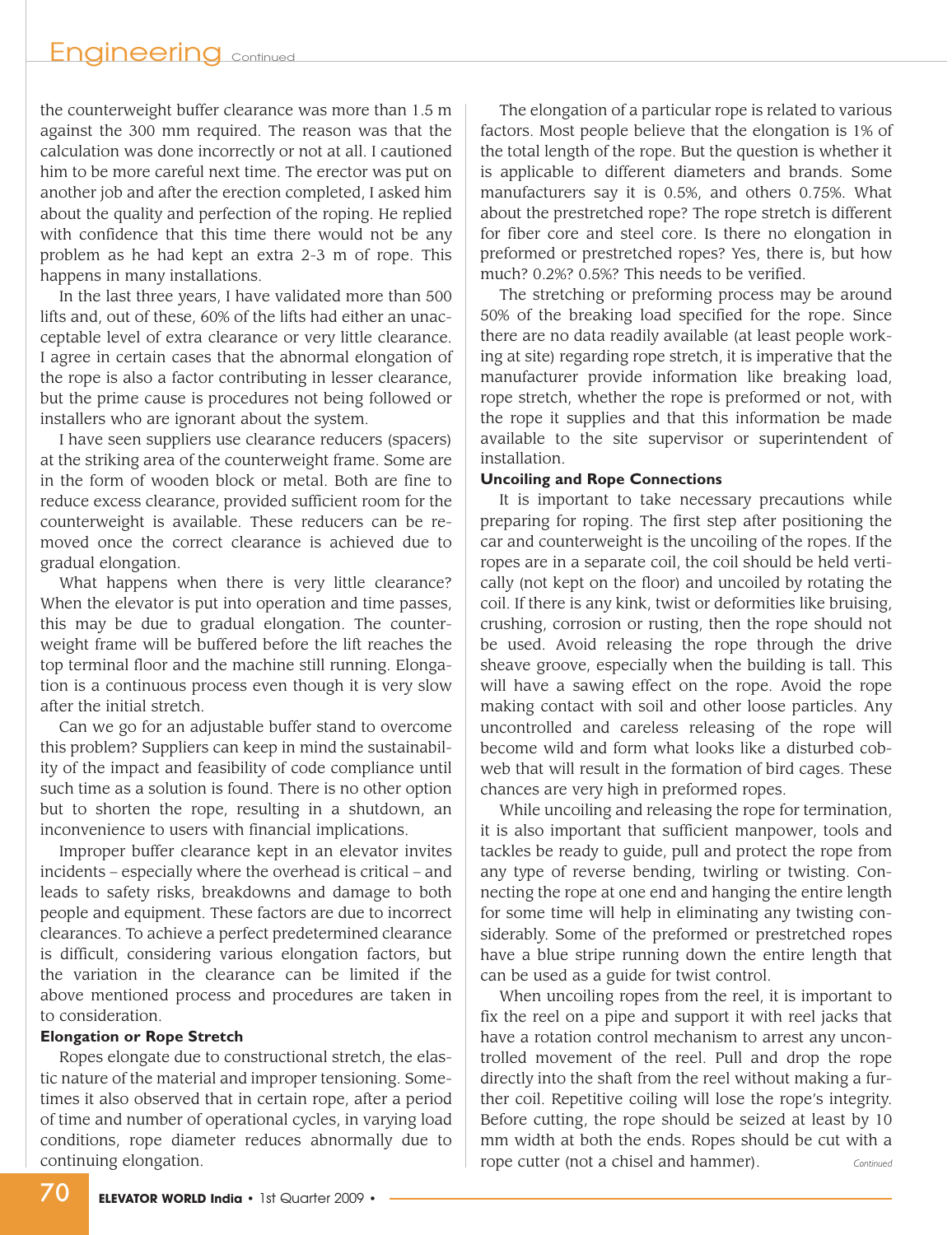Though there are various methods of rope connection or termination, widely used were babbitted sockets. These days, wedge-type sockets are used by most suppliers. The babbitted sockets are very efficient provided they are soldered well by adhering to all the established practices. The process starts with seizing, checking the socket mouth for correct bore diameter, cleaning the rope strands and straightening them, keeping the required bend length and pouring the Babbitt metal in the socket at the required temperature. The loop portion or flowerbend portion shall be slightly visible after soldering is done, for inspection. If any one of the activities lacks perfection, the connection becomes weak as does the efficiency of the termination. Once terminated, inspection for quality is difficult. It also takes considerable time for any correction.

The wedge-type socket is easy to connect and also does not require much time for correction. Here again more care is needed while preparing the connection. As mentioned above, proper seizing is required to prevent the loss of lay. The rope passing around the wedge should not cause any deformity in its construction. Never hammer the loop (rope around the wedge), which will cause damage and lose the original lay or twist.

Most of the wedge-type sockets have an anti-wedge jump arrangement to prevent dislodging or disengagements of wedges from the socket. This dislodging happens when the rope gets loosened because the lift was buffered or retarded during safety action, or for other reasons. There are few sockets without this arrangement. In this case, the bulldog grip, or other forms of clip that hold the live and dead ends of the rope, should be fixed close to the mouth of the socket to stop the wedge from slipping down. In case of a pin-and-eye-bolt type, the pin end should be kept close to the wedge bottom and locked, if there is no split pin provided on the narrow side of the wedge.

#### **Eye Bolt Connection with Bull Dog Grips**

Today very few suppliers use this arrangement. Though this connection is very simple compared to other modes of connection, the efficiency of the clips reduces when the diameter of the rope decreases due to constructional stretch, elasticity and long usage. This requires periodic checking and tightening of the clips to maintain their efficiency. However, the efficiency of the clips also depends on the material used for its construction.

#### **Equalization and Tensioning**

Rope equalization and equal tensioning are different activities. Cutting and connecting all the rope in equal length without applying load on rope is the first task. Logically, after equalization, there should not be much difference in tension after loading the car and counterweight on the rope. But there will be a marginal difference compared to the ropes which are not equalized, need more adjustment in thimble rod and sometimes cannot be even adjusted, which requires redoing.

#### *Equalizing Ropes 2:1*

After the ropes are connected at both the ends, the car support must remain intact (when the car is assembled at bottom). Crank the drive sheave slightly to lift the counterweight frame up and secure it. Do not put any fillers in the counterweight. Check and ensure the counterweight side ropes up to the main sheave have equal tension. After raising the counterweight frame, the ropes at the car side around the car sheave will become loose. Check the rope's loop for equal length. If the loops are the same for all the ropes, assume the rope lengths are correct. If any rope has gained slack, shorten it. If any rope loop is found tight, this also needs appropriate correction. Remember that whatever correction is needed, it must be done prior to loading the car and counterweights. Never allow a loaded wedge loop of rope (bend portion), when redone, to come in the live side during a lengthening process or correction.

#### *Equalizing Ropes 1:1*

The car is at bottom, the counterweight frame without fillers at the top and the rope hitched at counterweight side. The other end is connected to the car hitch. Tighten the thimble rod nut and leave it for some time. There will be an uneven gap developed in between the nut and the hitch plate (due to the partial constructional stretch, elastic stretch and rope's own weight). If the gap is the same for all the ropes, consider the ropes equal in length; if not, correct them. Next, the car and counterweight can be loaded and the rope tension can be checked after the elevator makes couple of trips.

It is proven that the incorrect tension will cause the rope to creep and slip and a have grinding effect on rope and sheave, which shortens the life of rope as well as sheave. The distribution of non-uniform load on all the ropes also reduces the factor of safety.

To tension the rope, few conventional methods prevail in the industry. One of them is to press the individual rope with a finger and feel the tension. Another is to pull and leave the rope, which causes the rope to oscillate. Touch with finger to feel and count the oscillation with respect to time (vibration travel time). If the number of oscillations counted is less than other ropes, more load is on the rope. More time of oscillation indicates less tension. However, this method gives only an approximate value of tension. Tension the ropes using a rope tensioning gauge, which will give an accurate load on each rope.

These methods and other procedures are merely empirical and quoted from the field and hands-on experience, but have proven helpful.  $\qquad \qquad \oplus$